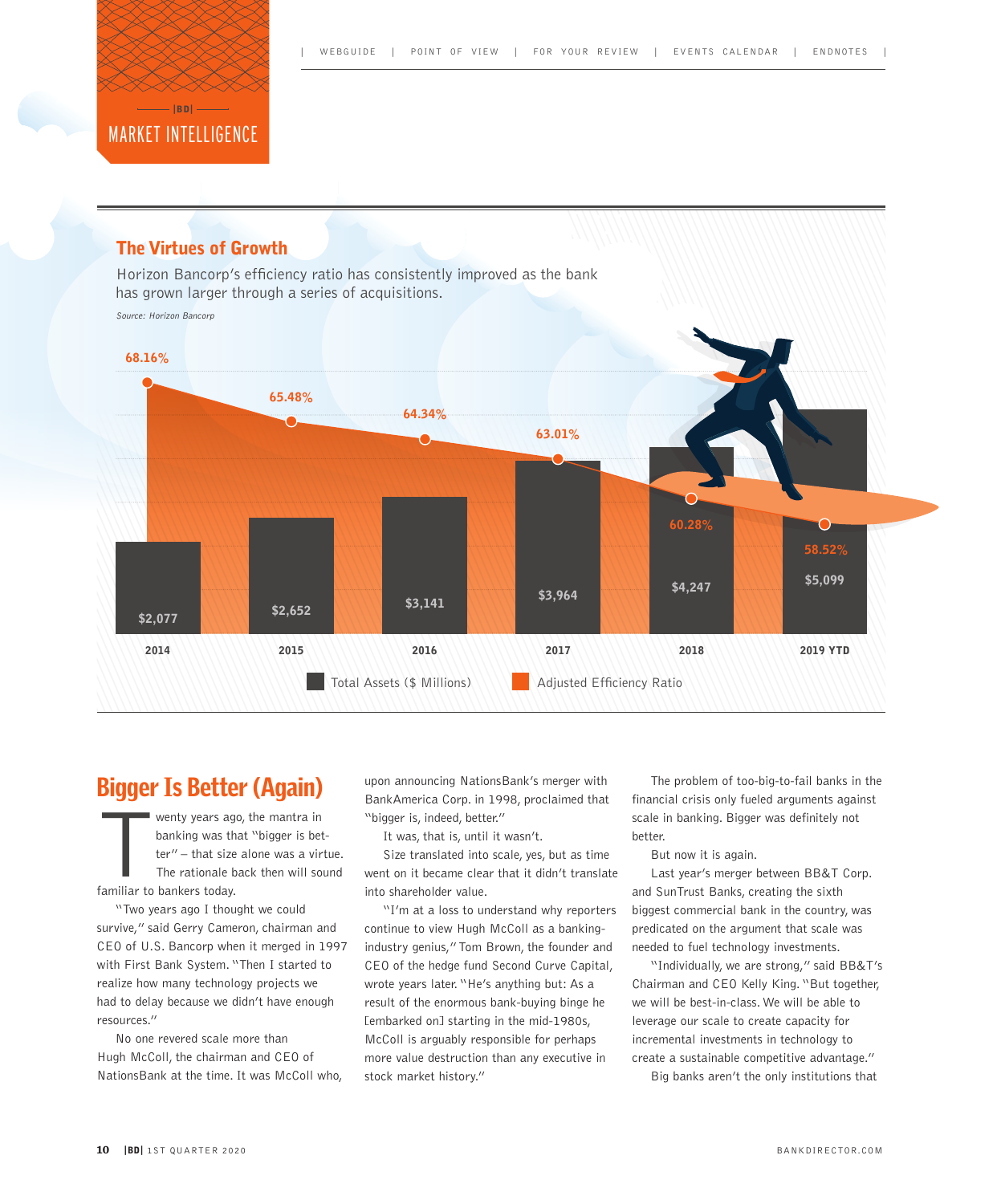#### MARKET INTELLIGENCE  $-$ IRDI $-$

think this way; smaller banks do too.

Bank Director's 2020 Bank M&A Survey, starting on page 36, highlights Midland States Bancorp, a \$6.1 billion asset bank based in Effingham, Illinois, which has grown more than 10-fold over the past decade thanks largely to nearly a dozen acquisitions.

Another example is Horizon Bancorp, a \$5.2 billion asset bank based in Michigan City, Indiana. It has used 14 acquisitions to grow to its current size from just \$587 million in assets going into 2002. Its strategy is summed up in the chart on the previous page showing that, as Horizon has grown, it has also become more efficient.

Analysts have argued for years that scale works in banking until you get to a certain size and then the benefits begin to diminish. Banks like Midland States and Horizon are right in the sweet spot based on this logic, where size and shareholder value can grow in tandem.

But technology may be testing this theory now. Even big banks like BB&T with long histories of outstanding performance see scale as an urgent imperative.

Bigger is better, again.

## Size Matters

he role that technology has played to spur consolidation in banking isn't new; it influenced banks' calculus to merge two decades ago just as much as it does today.

Yet, the potency of the influence has grown more acute. You can see this by looking at a collage of trends at the nation's biggest banks: Digital customers exceed 51 million at JPMorgan Chase & Co., more than three quarters of deposits at Bank of America Corp. are now completed without a teller, and teller and ATM transaction volumes at Wells Fargo & Co. have dropped

by 16% since 2016.

New innovations from companies like MX, which offers a popular data platform for financial service companies, will only accelerate these trends. "Together with our banking and credit union partners, we're making it easier for consumers to better manage their finances and take control of their financial future," says Jane Barratt, chief advocacy officer at MX.

Technology also introduces new risks to the banking industry. It used to be that banks were principally concerned with interest rate and credit risk. If they nailed those two things and ran an efficient operation, they could consistently earn a comfortable profit.

This is no longer the case. "I think the biggest risk in the [financial] system today is a successful cyberattack," noted Sullivan & Cromwell Senior Chairman H. Rodgin Cohen last year. (Cohen is the subject of this issue's cover story.)

"That is a very serious risk, but I think the more likely [danger] is that a single  $bank - or a group of banks - are hit with a$ massive denial of service for a period of time, or a massive scrambling of records," Cohen continued. These are very real risks, as we learned with the cyberattack on Capital One Financial Corp. in 2019.

It's a digital world; banks are just living in it.

John J. Maxfield is executive editor of Bank Director.

#### About the Sponsor

This column is sponsored by MX Technologies, provider of a data platform that's used by leading financial institutions to collect, enhance, analyze and present customer financial data.

#### The Digital Banking Revolution in Three Acts